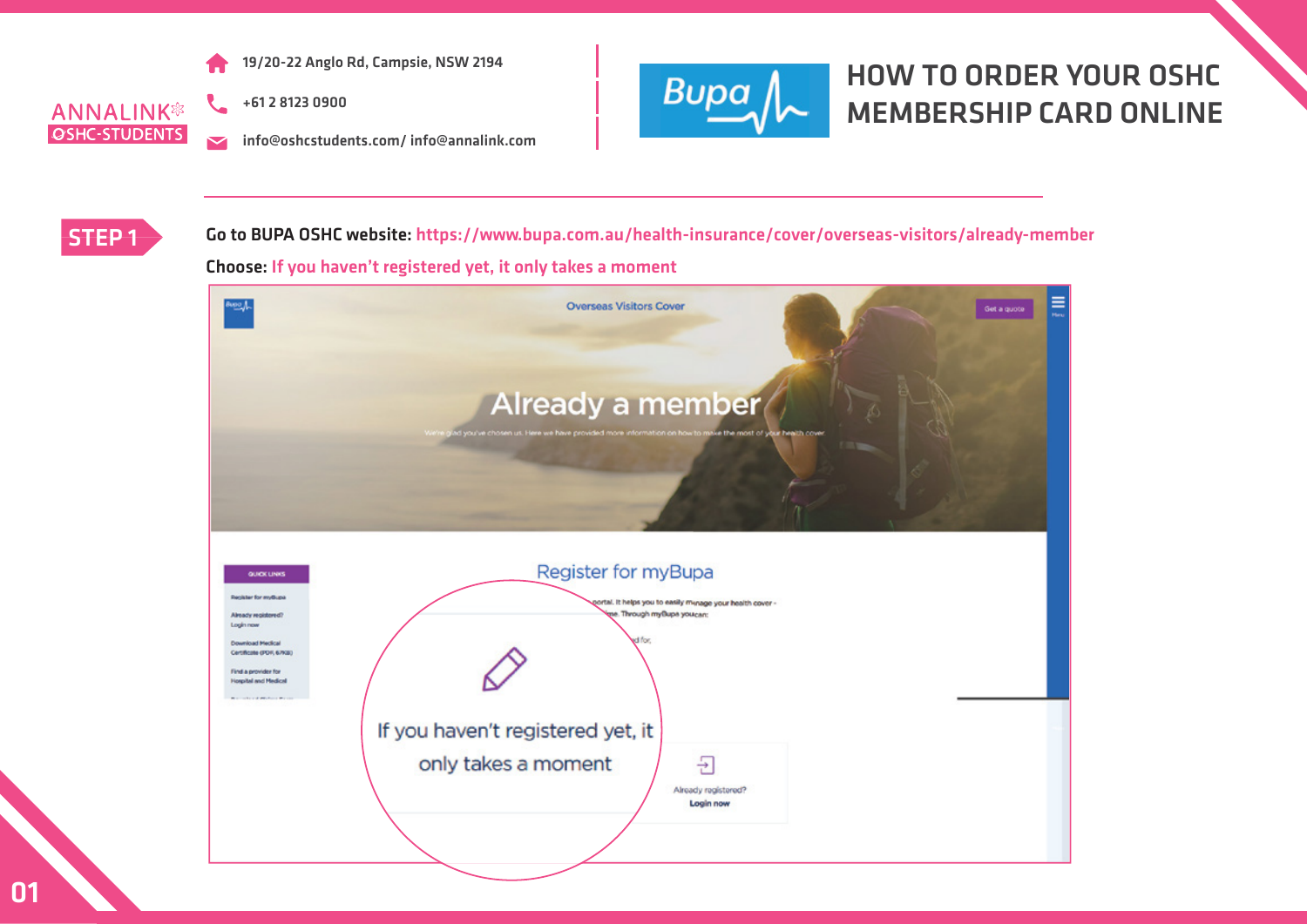

**ANNALINK® OSHC-STUDENTS**  $\overline{\mathbf{v}}$ 

+61 2 8123 0900

info@oshcstudents.com/ info@annalink.com



# HOW TO ORDER YOUR OSHC MEMBERSHIP CARD ONLINE



STEP 2 Complete some details as: Membership number, First name, Last name, Date of Birth. Choose Yes at question: Are you an International Student or an Alltrust Customer? then Next.

| myBupa |                                                                                                                                               |                                                            |              | <b>O</b> Contact us |
|--------|-----------------------------------------------------------------------------------------------------------------------------------------------|------------------------------------------------------------|--------------|---------------------|
| ™≌∤    |                                                                                                                                               |                                                            |              |                     |
|        |                                                                                                                                               | <b>Register for myBupa</b>                                 |              |                     |
|        |                                                                                                                                               |                                                            |              |                     |
|        | Once you register for myBupa, it's easy to manage your health<br>insurance online. You'll be able to access all of your membership            | information in one place.                                  |              |                     |
|        | Create your profile                                                                                                                           | Step1of2                                                   | Your profile |                     |
|        |                                                                                                                                               |                                                            |              |                     |
|        | It's easy to create a myBupa profile. You'll find<br>your membership number on your welcome<br>letter and if you're insured with Bupa through | Membership number"                                         |              |                     |
|        | your workplace, your employer will activate your<br>account for you.                                                                          | First name"                                                |              |                     |
|        | If you have any queries, just contact us.                                                                                                     |                                                            |              |                     |
|        |                                                                                                                                               | Last name*                                                 |              |                     |
|        |                                                                                                                                               | Date of birth"                                             |              |                     |
|        |                                                                                                                                               | 曲<br><b>DO/MM/VYYY</b>                                     |              |                     |
|        |                                                                                                                                               | Are you an international Student or an Alltrust Customer?" |              |                     |
|        |                                                                                                                                               | $\bigcirc$ Yes                                             |              |                     |
|        |                                                                                                                                               | O No                                                       |              |                     |
|        |                                                                                                                                               | Postcode <sup>*</sup>                                      |              |                     |
|        |                                                                                                                                               |                                                            |              |                     |
|        |                                                                                                                                               |                                                            |              |                     |
|        |                                                                                                                                               |                                                            |              |                     |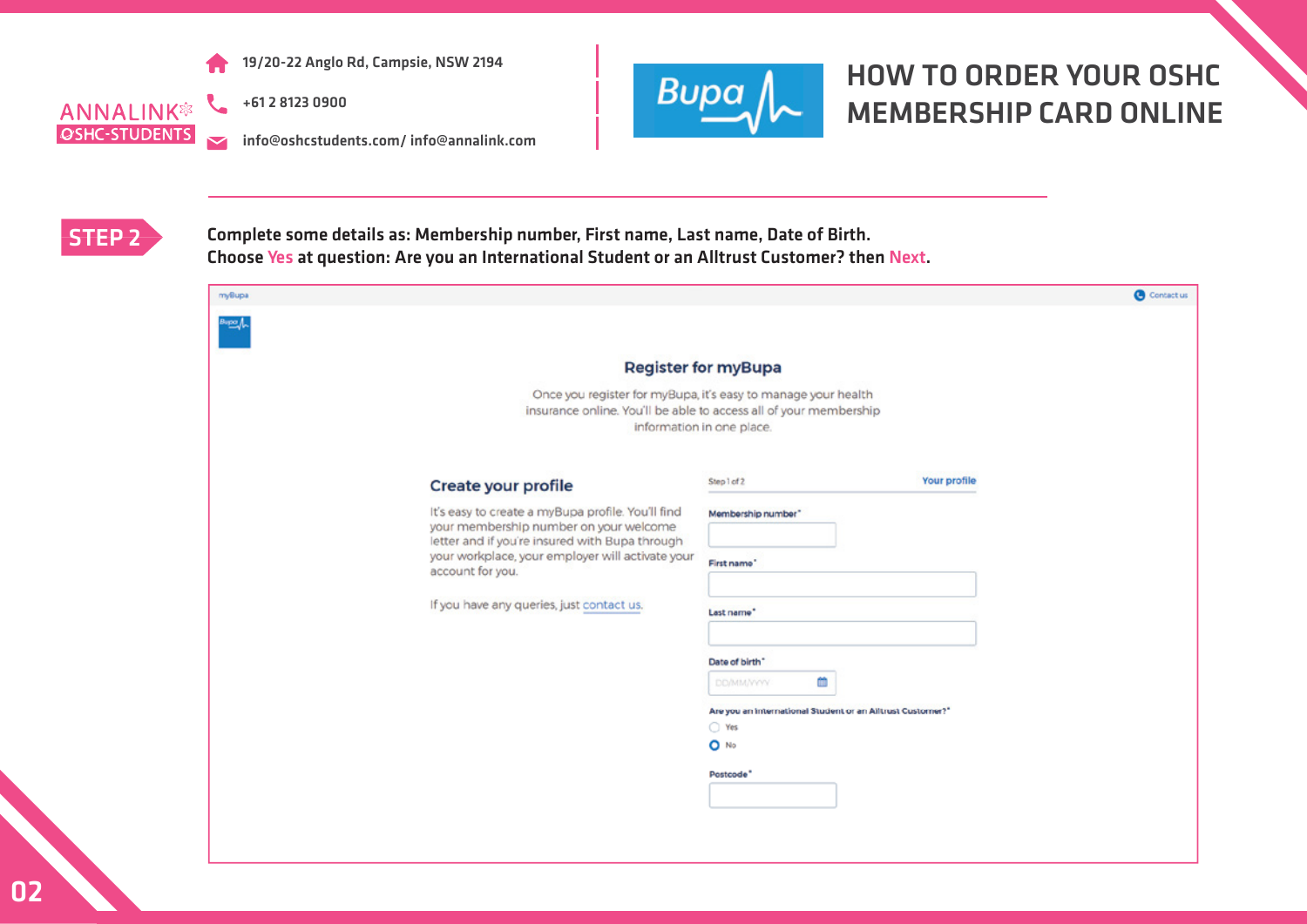

+61 2 8123 0900 **ANNALINK®** 

 $\overline{\mathbf{v}}$ 

info@oshcstudents.com/ info@annalink.com



# HOW TO ORDER YOUR OSHC MEMBERSHIP CARD ONLINE



**OSHC-STUDENTS** 

Create your account with Email address, Login ID, Password.<br>Accept BUPA terms and conditions then Submit. Accept BUPA terms and conditions then Submit.

|                                                                                                                           | Once you register for myBupa, it's easy to manage your health<br>insurance online. You'll be able to access all of your membership<br>information in one place.                                                                                                                                                                                                                                       |
|---------------------------------------------------------------------------------------------------------------------------|-------------------------------------------------------------------------------------------------------------------------------------------------------------------------------------------------------------------------------------------------------------------------------------------------------------------------------------------------------------------------------------------------------|
| Create your account                                                                                                       | <b>Your account</b><br>Step 2 of 2                                                                                                                                                                                                                                                                                                                                                                    |
| Creating a myBupa account is simple -<br>just fill out your email address, create<br>your login ID and select a password. | Email address"                                                                                                                                                                                                                                                                                                                                                                                        |
|                                                                                                                           | Confirm email address"                                                                                                                                                                                                                                                                                                                                                                                |
|                                                                                                                           | Create Login ID"                                                                                                                                                                                                                                                                                                                                                                                      |
|                                                                                                                           | Create password"                                                                                                                                                                                                                                                                                                                                                                                      |
|                                                                                                                           | Confirm password"                                                                                                                                                                                                                                                                                                                                                                                     |
|                                                                                                                           |                                                                                                                                                                                                                                                                                                                                                                                                       |
| <b>Accept terms and</b><br>conditions                                                                                     | Conditions of Use for myBupa<br>ш<br>This page contains the Conditions of Use which<br>apply to your access to and use of myBupa (also<br>referred to as the 'Service') including the<br>membership transactions you make using this<br>service. Please read carefully through the<br>Conditions of Use . Your use of the Service signifies<br>your acceptance of these Conditions of Use. In these v |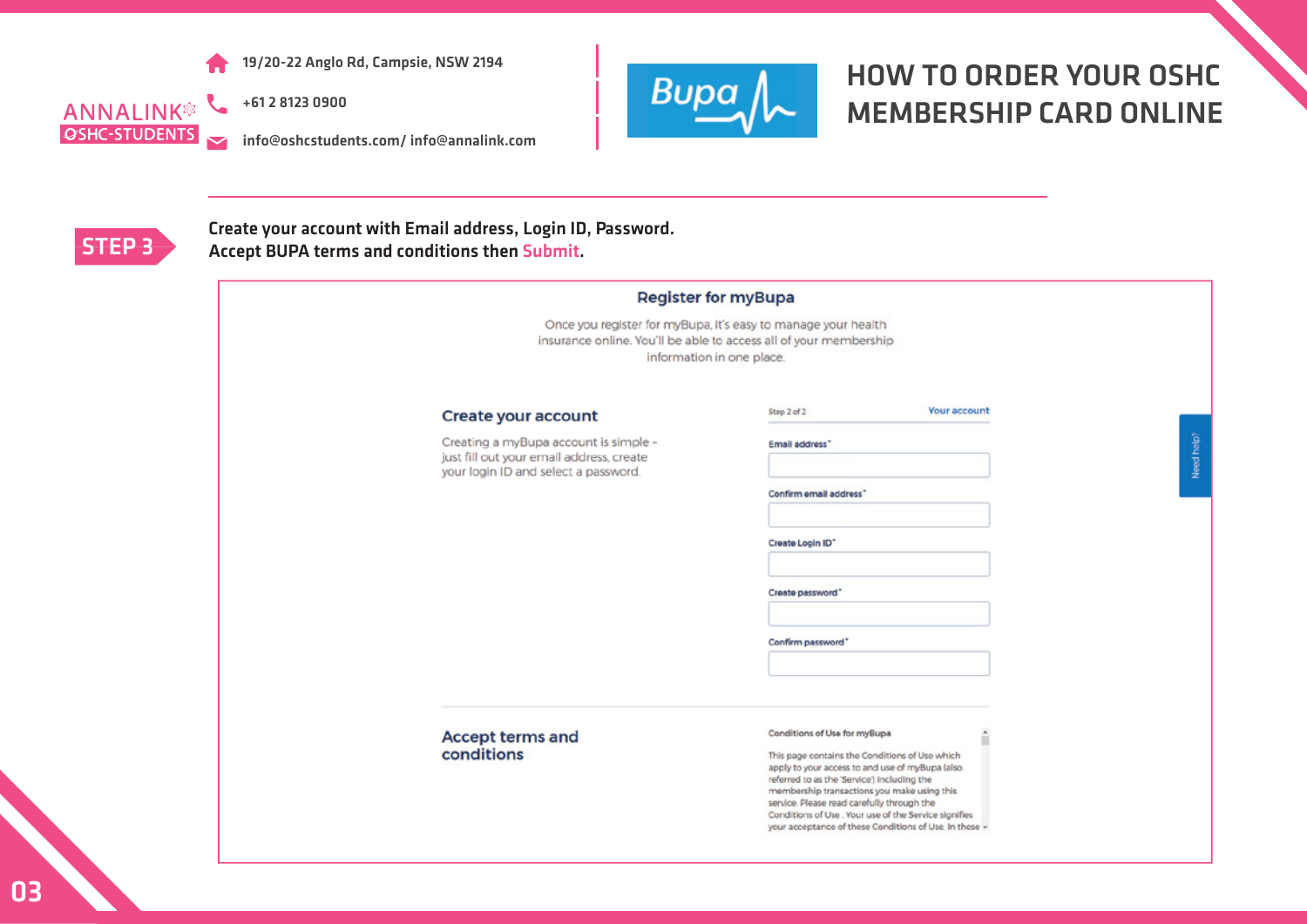

**ANNALINK® OSHC-STUDENTS**  $\overline{\phantom{0}}$  +61 2 8123 0900

info@oshcstudents.com/ info@annalink.com



# HOW TO ORDER YOUR OSHC MEMBERSHIP CARD ONLINE



STEP 4 Now your Membership is successfully activated.

Your Membership card will automatically be sent to Annalink OSHCstudents's office. Please contact us at info@oshcstudents.com to get your card.

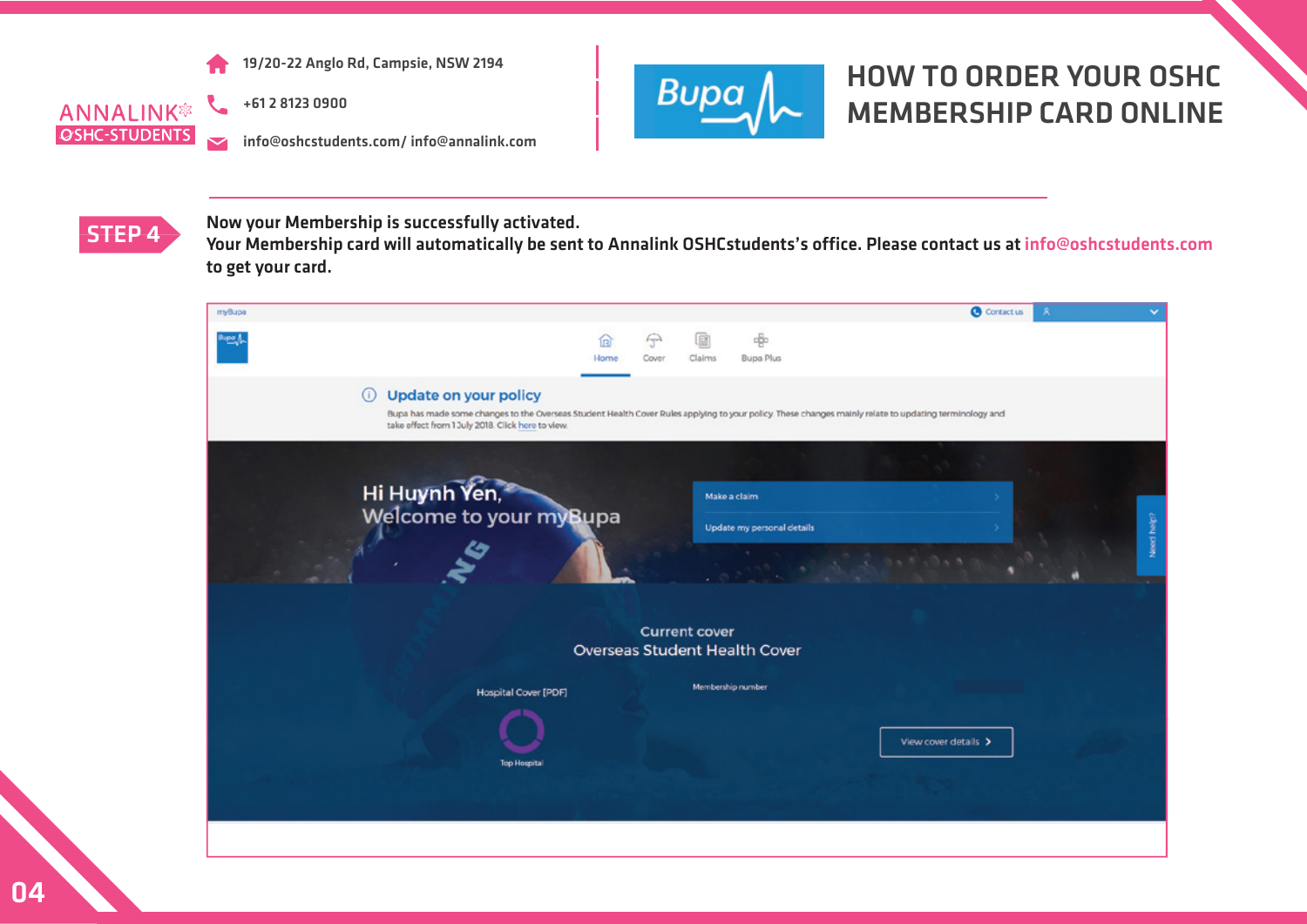





+61 2 8123 0900

info@oshcstudents.com/ info@annalink.com



# HOW TO ORDER YOUR OSHC MEMBERSHIP CARD ONLINE

You can also reorder your Membership card by choosing Cover tab and choose order to your address.

| myBupa             |                                                                             |           |                   |                    |                       |                                                                              |                           | <b>O</b> Contact us |   | × | $\checkmark$           |
|--------------------|-----------------------------------------------------------------------------|-----------|-------------------|--------------------|-----------------------|------------------------------------------------------------------------------|---------------------------|---------------------|---|---|------------------------|
| huaa A             |                                                                             | ଢ<br>Home | $\Theta$<br>Cover | G<br>Claims        | 唧<br><b>Bupa Plus</b> |                                                                              |                           |                     |   |   |                        |
| $\leftarrow$ Cover |                                                                             |           |                   |                    |                       |                                                                              |                           |                     |   |   |                        |
|                    | Order a new membership<br>card                                              |           |                   |                    |                       |                                                                              |                           |                     |   |   |                        |
|                    |                                                                             |           |                   |                    |                       |                                                                              |                           |                     |   |   | Need help <sup>2</sup> |
|                    | Check your contact details                                                  |           |                   | Policy holder      |                       |                                                                              |                           | <b>STATISTICS</b>   |   |   |                        |
|                    | The names of everyone covered under this<br>membership will be on the card. |           |                   | Membership address |                       |                                                                              |                           |                     |   |   |                        |
|                    |                                                                             |           |                   |                    |                       |                                                                              | Edit membership address > |                     |   |   |                        |
|                    | Choose number of cards                                                      |           |                   | $\mathbf{1}$       |                       |                                                                              |                           |                     | ✓ |   |                        |
|                    | Select the number of cards you would like to<br>order.                      |           |                   | delivery.          |                       | 1 Card(s) were ordered on 26/09/2018. Please allow up to 10 working days for |                           |                     |   |   |                        |
|                    |                                                                             |           |                   |                    |                       |                                                                              |                           | <b>Order</b>        |   |   |                        |